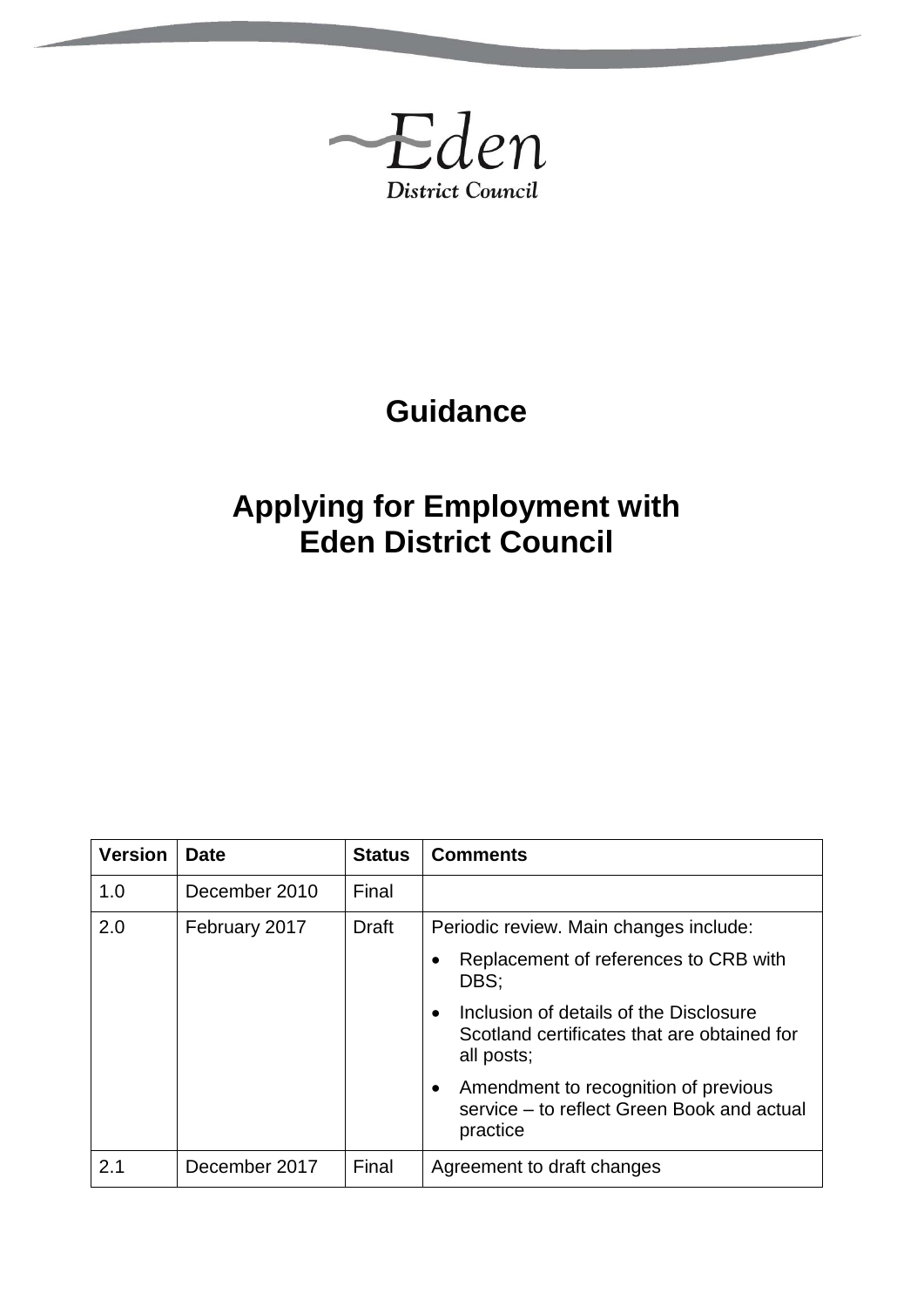#### **Contents**

|     |                                                                                   | Page |  |
|-----|-----------------------------------------------------------------------------------|------|--|
| 1.  | <b>Application Pack</b>                                                           | 3    |  |
| 2.  | Completing and Returning the Application Form                                     | 3    |  |
| 3.  | References                                                                        | 3    |  |
| 4.  | <b>Equal Opportunities Monitoring</b>                                             | 4    |  |
| 5.  | <b>Fraudulent Applications</b>                                                    | 5    |  |
| 6.  | <b>Confirming Your Identity</b>                                                   | 5    |  |
| 7.  | Evidence of the Right to Work in the UK                                           | 5    |  |
| 8.  | Criminal Convictions and Disclosure and Barring Service Disclosures               |      |  |
|     | 8.1<br>Posts which are exempt from the ROA and Require a DBS<br><b>Disclosure</b> | 6    |  |
|     | <b>All Other Posts</b><br>8.2                                                     | 6    |  |
| 9.  | Receipt of Applications and Shortlisting                                          | 7    |  |
| 10. | <b>Guaranteed Interviews</b>                                                      | 7    |  |
| 11. | <b>Interview Arrangements</b>                                                     | 7    |  |
| 12. | <b>Interview Expenses</b>                                                         | 7    |  |
| 13. | <b>Financial Assistance with Relocation</b>                                       | 8    |  |
| 14. | <b>Recognition of Previous Service</b>                                            | 8    |  |
| 15. | <b>Complaints Procedure</b>                                                       | 8    |  |

## **Appendices**

| List of documents that can be used to confirm identity                            | 9  |
|-----------------------------------------------------------------------------------|----|
| List of documents that can be used to provide Proof of Right to work in<br>the UK | 10 |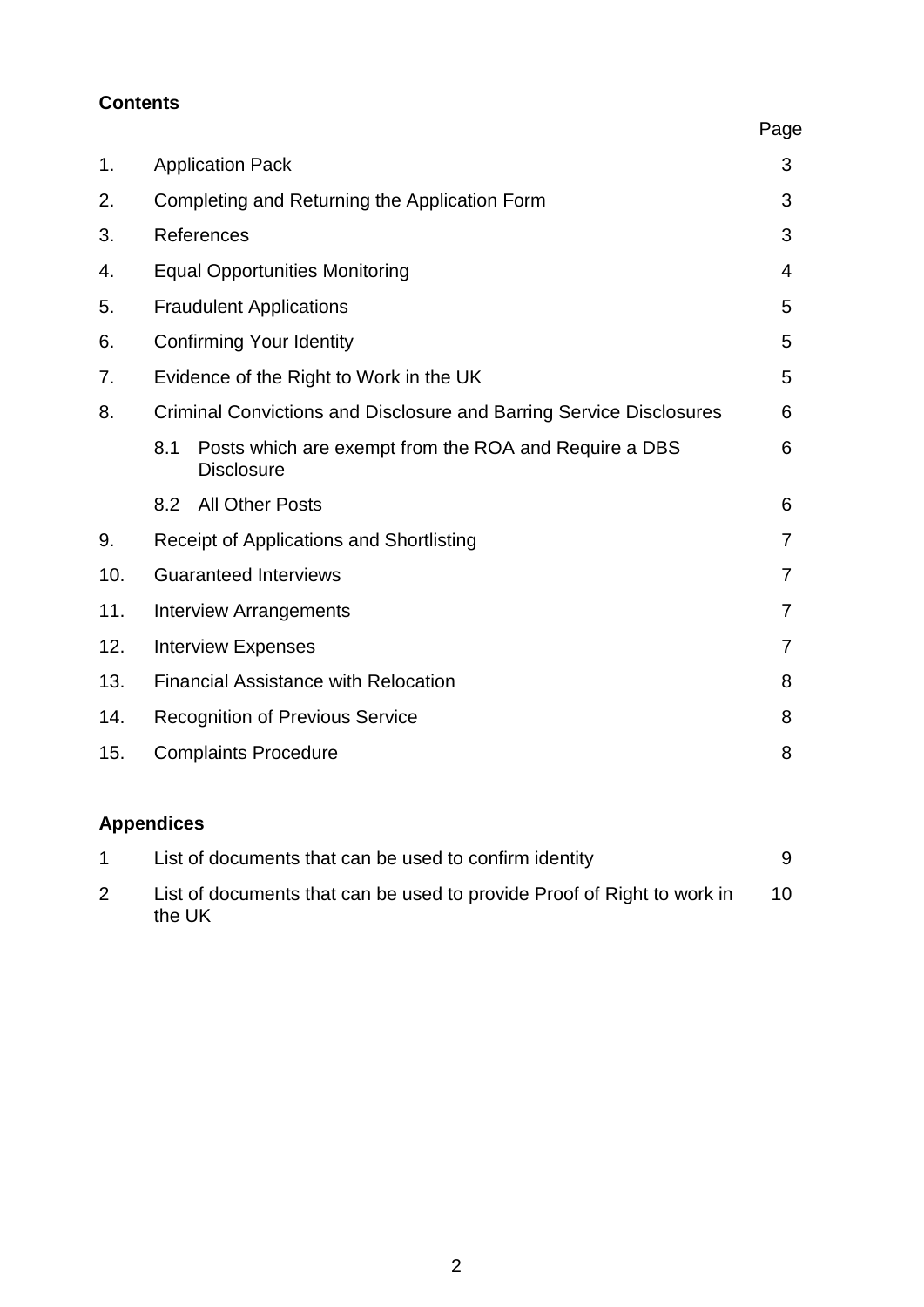# **Guidance - Applying for Employment with Eden District Council**

Thank you for expressing an interest in working for Eden District Council. This information is intended to assist you when making an application for employment.

### **1. Application Pack**

- When applying for a post you will be provided with a copy of the job description and person specification for the vacant post;
- The job description sets out the main duties and responsibilities of the post. The person specification outlines the skills, knowledge, experience and qualifications required by the post holder and these are often split into essential criteria (those which an applicant must have in order to be appointed to the role) and desirable criteria (those which would be advantageous but are not considered essential).

## **2. Completing and Returning the Application Form**

- You must submit a completed application form in order to be considered for a vacancy within the Council. CVs will not be accepted either in place of or as part of an application for employment;
- Ensure you complete all sections of the application form as clearly and concisely as possible;
- When completing the section which relates to previous employment, please ensure that you have accounted for all your time since leaving full time education. Please explain any gaps in your employment history in the "Supporting Information" section;
- When completing the application form (particularly "Supporting Information") it is important that you refer to the person specification in order to demonstrate how you meet the requirements of the post. It is quite acceptable to use headings or bulleted lists so that your evidence corresponds to the relevant item on the person specification. It is important that you do not just make statements - you need to provide evidence;
- To ensure we treat all applicants fairly we do not make any assumptions about your application; we base our decision solely on the information you provide on your application form;
- You are required to sign your application form. For online applications, should you be offered a post with the Council you will be asked to sign your application form prior to commencing employment;
- Completed applications can be submitted by hand, post, email or online and must reach the Human Resources section by the closing date and time specified on the advert.

#### **3. References**

As part of the verification of external candidates, the Council will obtain references once an offer of employment has been accepted by the candidate.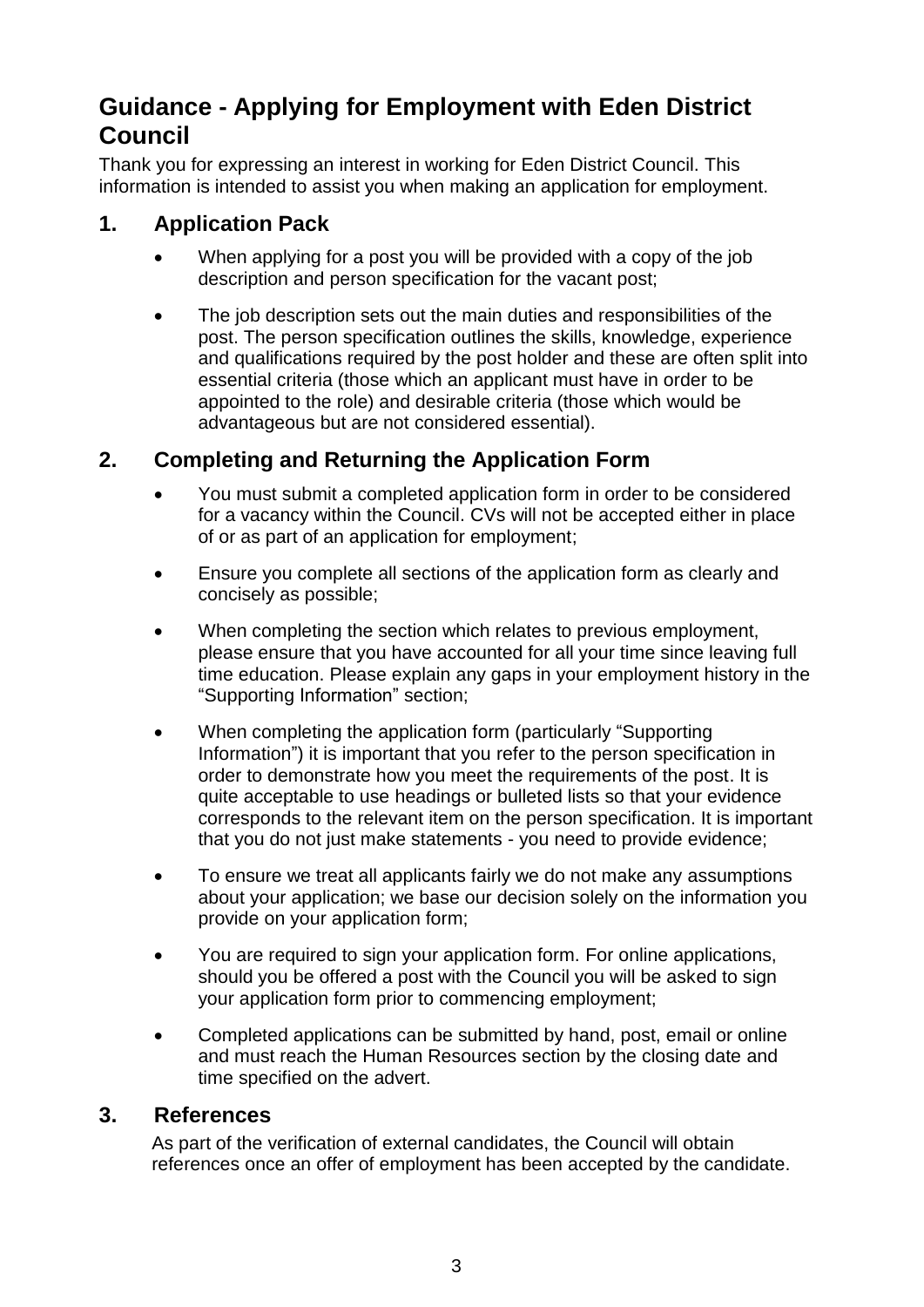Offers of employment are made conditional to receipt of satisfactory references and these are required before a decision can be made on an employee's probation review.

You have been asked to provide details of two referees on your application form. One of the references must be from your current or most recent employer. If you are a school leaver, unemployed or returning to the workplace, then this may not always be possible. In these circumstances you may give an alternative referee for example personal or education. When using a personal referee, you should choose an individual of some standing within your local community who has known you for a minimum of three years. This may include a Justice of the Peace, officer of the Armed Forces, teacher, lecturer, medical practitioner, bank manager, civil servant or lawyer. The personal referee should not be an immediate family member (parent, sibling or child) of the candidate. If necessary, you may be asked to provide more suitable referees.

The references obtained will need to cover a period of at least 3 years. If your two references do not cover this period of time, it may be necessary to seek more than two referees or educational/personal referees if you have not been in work. Further details may be required from you during the interview process.

If you are applying for a post which involves contact with children or vulnerable adults and are working, or have worked, in these areas, on a paid or voluntary basis, at least one of your referees will be spoken to in person as part of the referencing process. In addition, your current or past employer will be asked about:

- any disciplinary offences relating to children or vulnerable adults, including any for which the penalty is time expired (where a warning could no longer be taken into account in any new disciplinary hearing for example).
- whether you have been the subject of any protection concerns, and if so, the outcome of any enquiry or disciplinary procedure.

The purpose of references is to provide additional, unbiased information. Where you have given a referee who is a relative, an alternative referee will be sought.

Bearer references (ie open references provided by a previous employer and often addressed "to whom it may concern") will not be accepted.

References will not be required if you are an existing employee who is applying to move between posts within Eden District Council.

#### **4. Equal Opportunities Monitoring**

To help us in fulfilling our commitment to equality and diversity, all applicants are requested to complete the equal opportunities monitoring form and return it with their application.

If you do not wish to complete a particular section of the form, leave the section blank, but please still return the form.

The information on the form will be treated as confidential, and will be used in accordance with the requirements of the Data Protection Act 1998.

The information will be used for statistical purposes only, except for successful candidates, as the data will also form part of their personal, confidential record.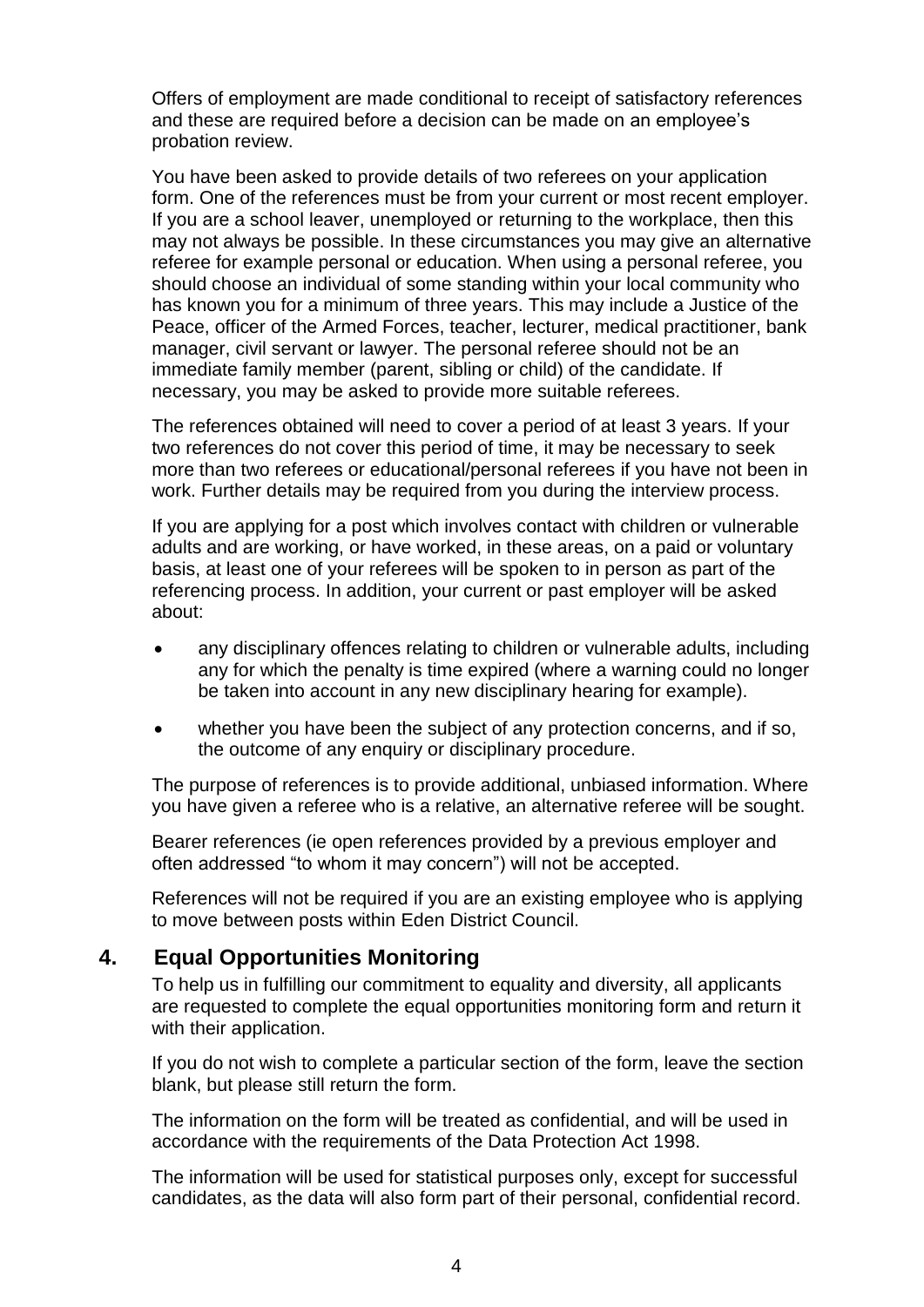The form will be detached and stored separately to the application form. It will not be seen by any members of the short listing or interview panel.

Stonewall has produced a booklet titled "What's It Got to Do With You - 10 Reasons Why You Should Fill in Those Funny Boxes at the End of Forms" which may help answer any questions you have about equal opportunities monitoring http://www.stonewall.org.uk/at\_home/3460.asp)

#### **5. Fraudulent Applications**

It is vital that the information supplied on your completed application form is honest and accurate. By signing and submitting your application you are certifying that the information given above is factual and correct to the best of your knowledge and belief.

All prospective employees of Eden District Council will be subject to preemployment screening. The deliberate provision of false information may result in the application being withdrawn, an offer of employment being withdrawn or employment being terminated. It could also constitute a criminal offence.

### **6. Confirming Your Identity**

As part of the offer of employment the Council must confirm your identity. You will need to provide original documentation (no photocopies) from the list of documentation we can accept, which is contained at Appendix 1.

If you can provide a piece of documentation from Group 1, you must provide three documents in total - one from Group 1 and two from Groups 1 or 2.

If you are unable to provide a document from Group 1 you must provide five documents from Group 2.

All documents must be in your current name. At least one document must show your current address and at least one document must show your date of birth. At least one document should be a photo ID.

### **7. Evidence of the Right to Work in the UK**

In accordance with the Asylum and Immigration Act 1996 as amended by the Immigration (Restrictions on Employment) Order 2004, if you are invited to interview you will be required to provide evidence (original documents only) that you are allowed to live and work in the UK. If you are offered the post the evidence provided will need to be copied and recorded by us prior to commencement. These will be original documents which will be copied and returned; the copy will be retained on your personal file.

Acceptable evidence includes:

- one of the documents included in list A, or
- two of the documents in the combinations given in list B.

Please see Appendix 2 for more details on lists A and B.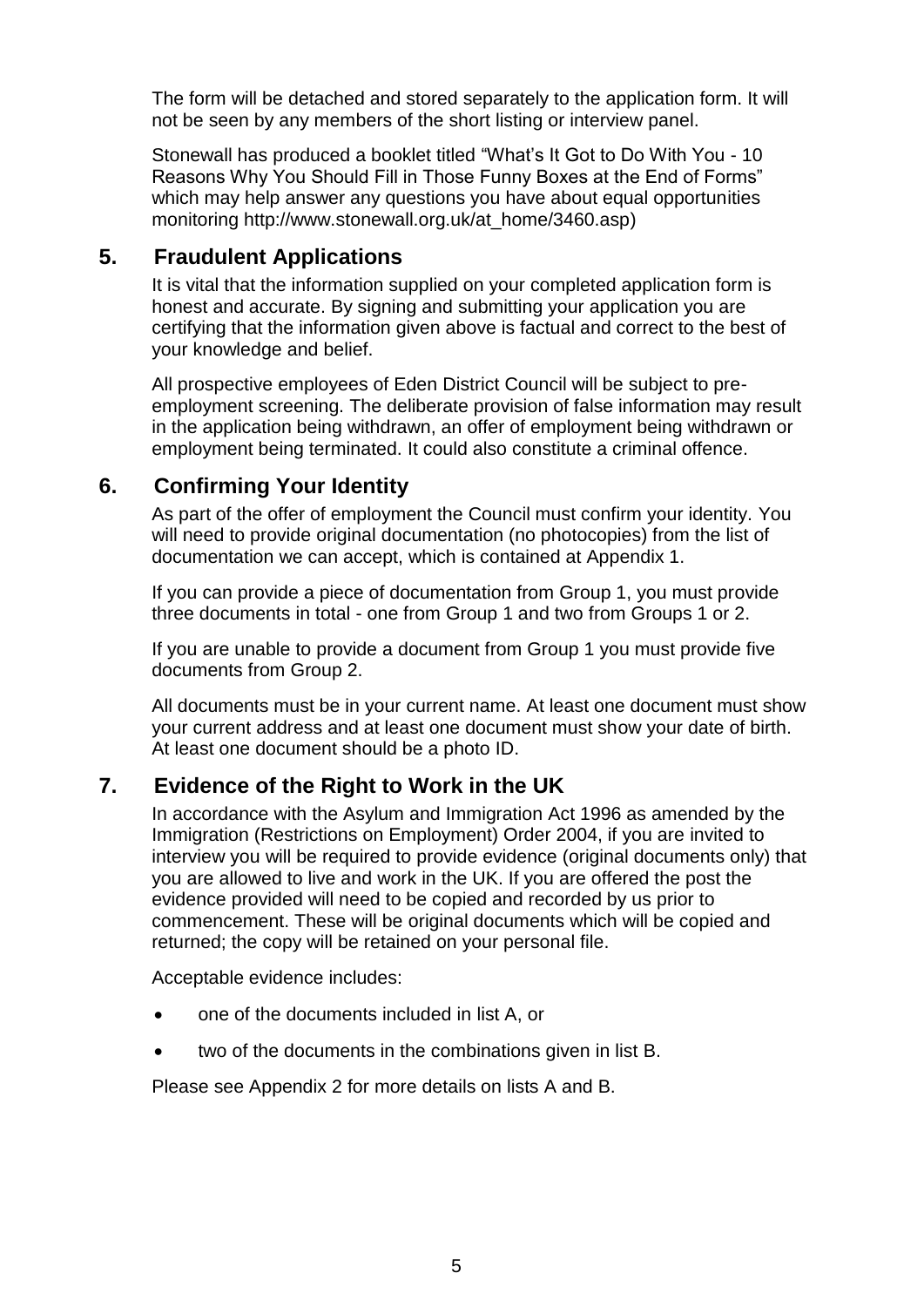#### **8. Criminal Convictions and Disclosure and Barring Service (DBS) Disclosures**

The Rehabilitation of Offenders Act (ROA) 1974 is aimed at helping people who have been convicted of a criminal offence and who have not re-offended. Once a conviction is 'spent', the convicted person does not have to reveal it or admit its existence, other than if the post they are applying for is exempt from the ROA.

All candidates are required to complete the section relating to the Rehabilitation of Offenders Act 1974. If you have a criminal record, it will not necessarily bar you from working with us. It will depend upon the nature of the position that you are applying for and the circumstances and background of your offences.

#### **8.1 Posts which are Exempt from the ROA and Require a DBS Disclosure**

Some posts within Eden District Council are exempt from the Rehabilitation of Offenders Act 1974 and this allows the Council to require applicants to disclose all previous convictions ie including spent convictions, and to obtain a DBS disclosure for the preferred candidate.

If you are applying for a post that is exempt from the Rehabilitation of Offenders Act and subject to a DBS disclosure, you will be asked to provide details of all previous convictions on a separate piece of paper to the main application form. These details will be held by the Human Resources section and will not form part of the shortlisting or selection criteria. A member of the Human Resources team will contact you to discuss any convictions you have declared and they can advise you over whether a particular type of conviction is likely to have a bearing on your application for a certain post.

If you are successful during the interview process, a standard or enhanced disclosure will be undertaken depending upon the nature of the post applied for.

If you are applying for a post which involves contact with children or vulnerable adults, as well as including details of spent convictions, you must declare whether or not you are on either of the 2 DBS-barred lists or if you are subject to a disqualification from working with children in any way (including sanctions imposed by a regulatory body such as the General Medical Council, General Teaching Council etc).

The DBS Code of Practice is available on request.

#### **8.2 All Other Posts**

For all other posts, if you accept an offer of employment with the Council, you will be required to obtain a Disclosure Scotland Disclosure.

A Disclosure is a document containing impartial and confidential criminal history information held by the police and government departments which can be used by employers to make safer recruitment decisions. The Basic Disclosure contains only convictions considered unspent under The Rehabilitation of Offenders Act 1974.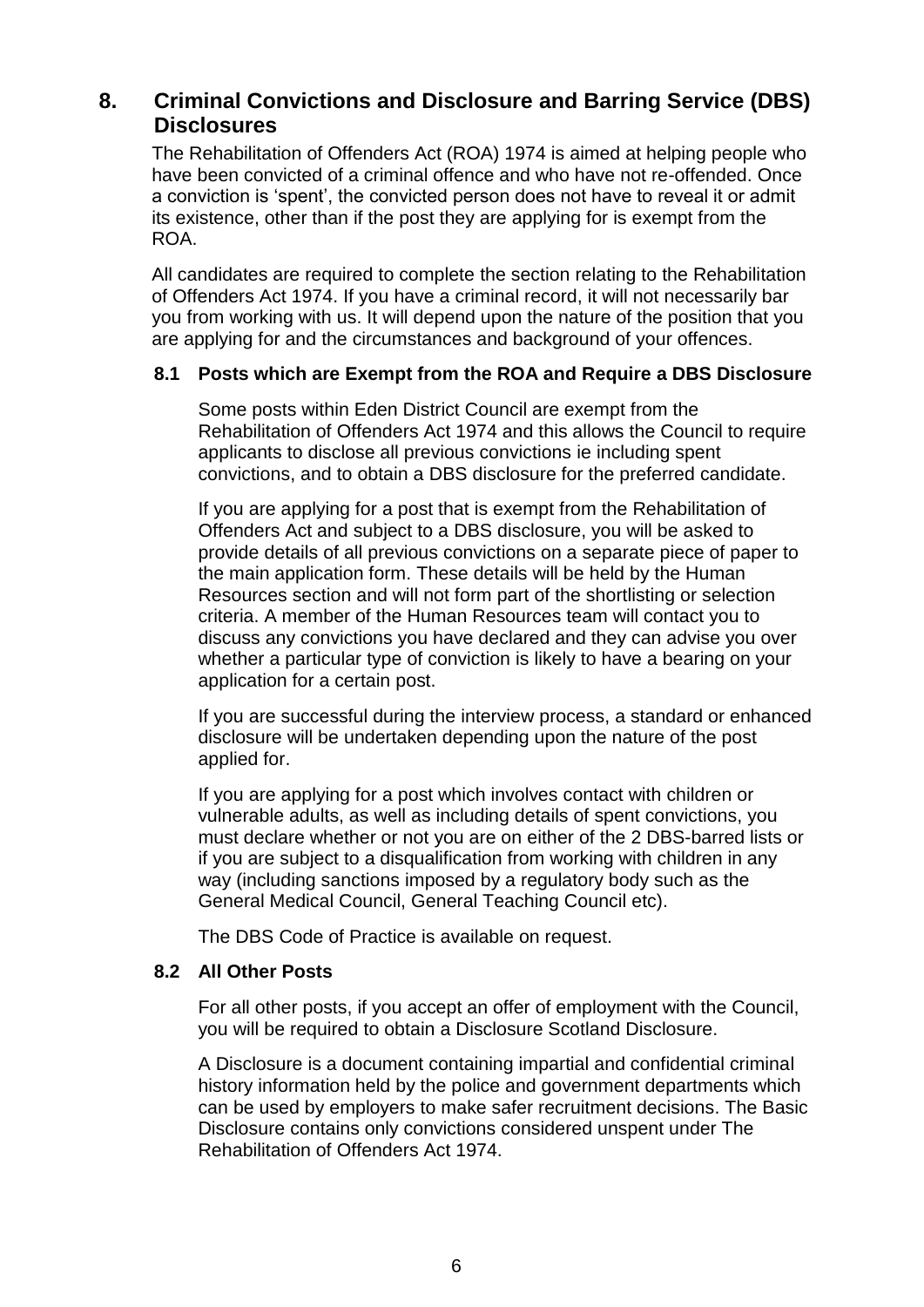## **9. Receipt of Applications and Shortlisting**

On receipt of your completed application form, the Human Resources section will separate and retain the personal details section and equal opportunities monitoring section of your application form. The main application form will then be sent to the shortlisting panel who will decide whether to invite you for interview.

The personal details section will be used to make contact with you in relation to your application and if you are shortlisted for interview.

The equal opportunities monitoring section will be used as explained earlier in this guidance. This is further explained by Stonewall's 10 Good Reasons booklet (http://www.stonewall.org.uk/at\_home/3460.asp)

#### **10. Guaranteed Interviews**

In order to encourage a diverse workforce profile which reflects the District it serves, applicants with a disability and applicants from a minority ethnic background who have demonstrated that they fulfil the essential criteria for a vacant post will be shortlisted for interview regardless of the number of other applicants who meet the criteria for the post.

#### **11. Interview Arrangements**

If you are selected for interview we will contact you with details of the time, date and place.

You will be asked to tell us of any arrangements we can make in order to make the interview a fair and reasonable one, for example:

- car parking near the place of interview;
- having someone available to meet you at the entrance;
- using a sign language interpreter in the interview;
- preferred/appropriate type of seating being made available;
- an induction loop facility.

#### **12. Interview Expenses**

The Council will pay interview expenses to candidates, on production of a completed claim and receipts (where appropriate) as follows:

- Unsuccessful candidates will be paid after the interview;
- Successful candidates will be paid once their employment has commenced.

Candidates who withdraw their application or refuse the offer of employment on grounds which the interviewers consider inadequate will not be reimbursed.

Categories of reimbursed expenses include:

- public transport via appropriate routes
- standard train fare
- car mileage of petrol element rates per mile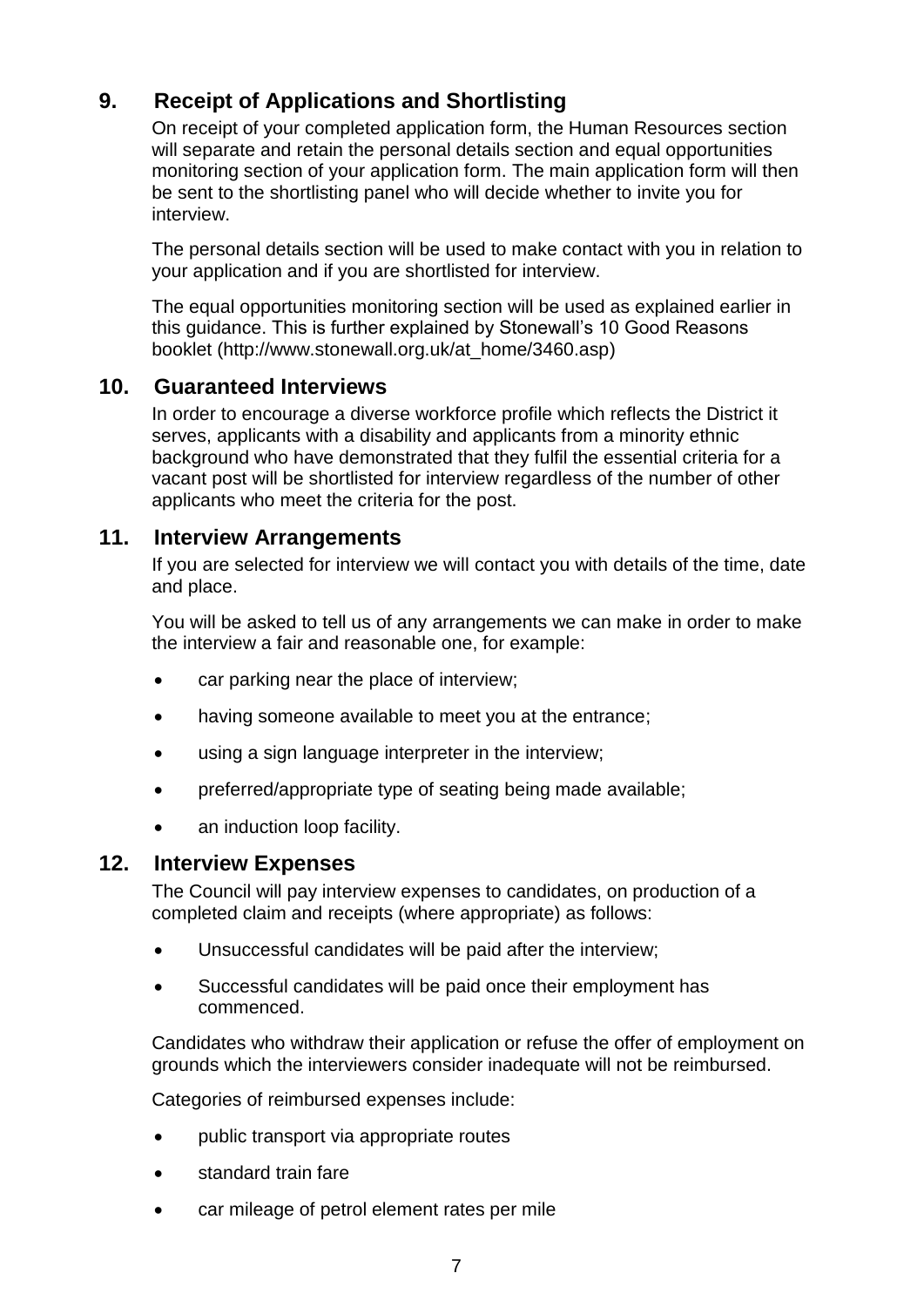additional expenses ie overnight accommodation agreed by a Chief Officer to satisfy candidates' needs.

Overseas candidates will have expenses reimbursed to meet appropriate needs based on travel from their port of entry.

#### **13. Financial Assistance with Relocation**

Eden District Council provides financial assistance towards removal and associated expenses for newly appointed employees in certain circumstances.

For further information on relocation assistance, please contact the Human Resources team.

#### **14. Recognition of Previous Service**

If you are successfully appointed to a post with Eden District Council and have gained previous service with an organisation listed in the Redundancy Payments Modification Order immediately prior to joining Eden District Council, your previous service will be recognised for the purposes of calculating your entitlement to annual leave, occupational sick pay, maternity/paternity leave and redundancy payments.

#### **15. Complaints Procedure**

If you feel that your application for employment has not been treated properly or fairly, you can write to the Human Resources department, Eden District Council, Town Hall, Penrith CA11 7QF. Your complaint will be investigated in accordance with the complaints procedure, details of which can be found on the Council's website.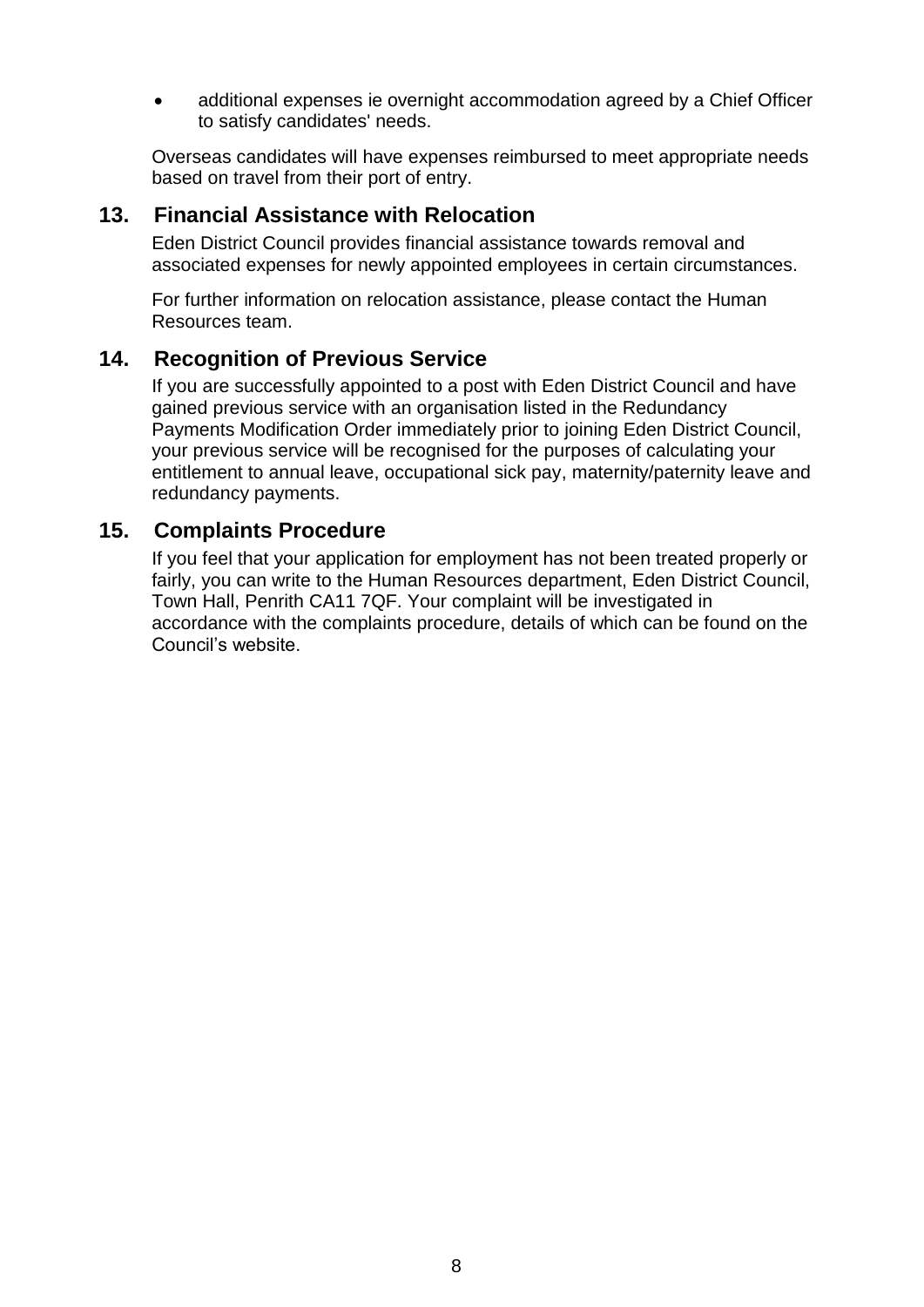# **Appendix 1**

#### **List of documents that can be used to confirm identity**

Only documents in the list below can be used to confirm identity

#### **Group 1**

- Valid passport (any nationality)
- UK Driving Licence (either photocard or paper)
- Original UK Birth Certificate (issued within twelve months of date of birth) (full or short form acceptable)
- Valid photo identity card (EU countries only)
- UK Firearms Licence

#### **Group 2**

- Marriage certificate
- Non-original UK birth certificate (issued after twelve months of date of birth) (full or short form acceptable)
- P45/P60 statement\*\*
- Bank or building society statement\*
- Utility bill (electricity, gas, water, telephone bill) (including mobile phone contract/bill)\*
- Valid TV Licence
- Credit card statement\*
- Store card statement\*
- Mortgage statement\*\*
- Valid insurance certificate
- Correspondence or a document from: the Benefits Agency; the Employment Service; the Inland Revenue, or a Local Authority\*
- Financial statement (eg pension, endowment, ISA)\*\*
- Valid vehicle registration document
- Mail order catalogue statement\*
- Court summons\*\*
- Valid NHS Card
- Addressed payslip\*
- National Insurance number card
- Exam certificate (eg GCSE, NVQ)
- Child benefit book\*\*
- Connexions cards
- Certificate of British nationality
- Work permit/visa\*\*
- \* documentation should be less than three months old
- \*\* issued within the last twelve months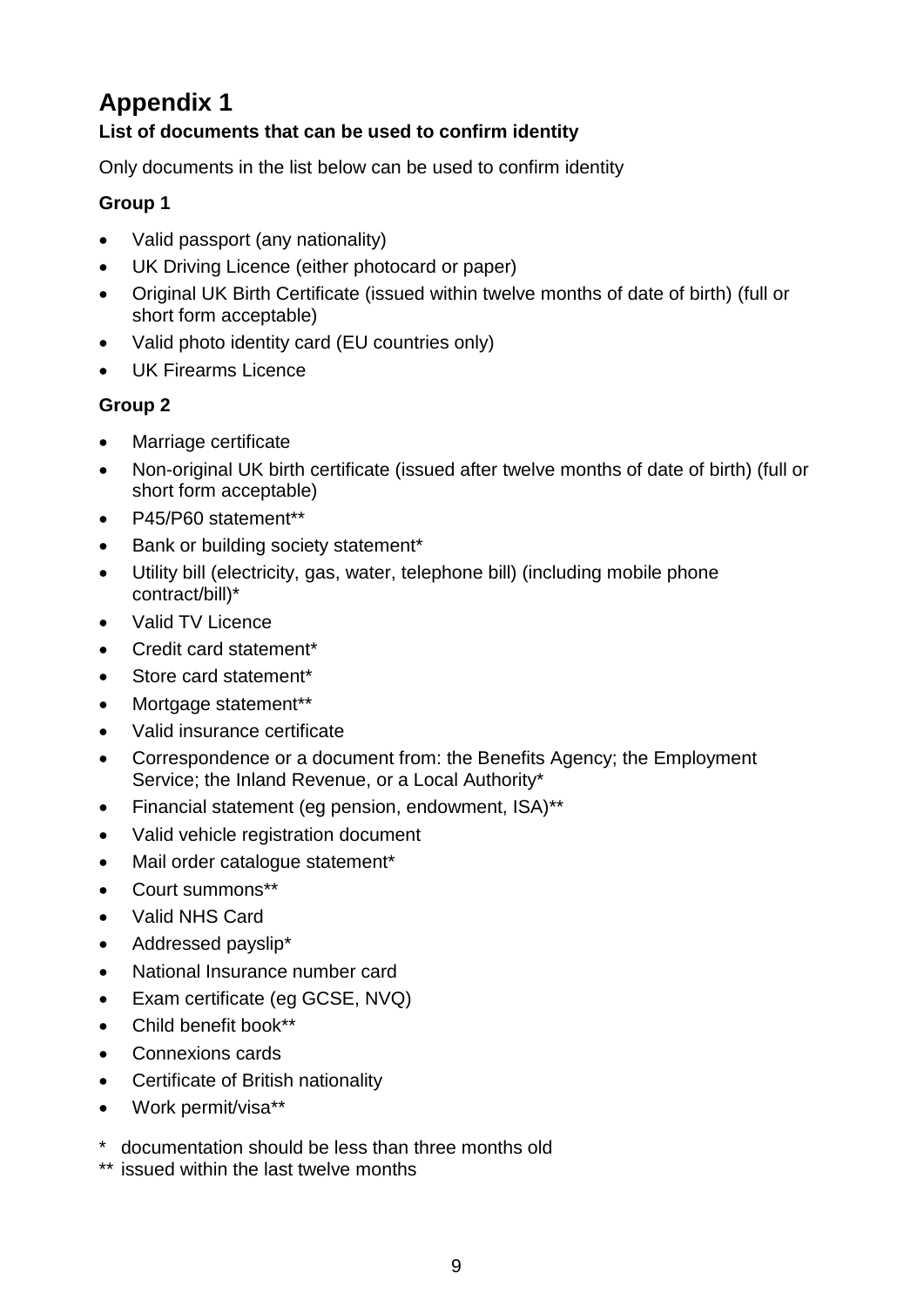# **Appendix 2**

**LIST A** - Documents demonstrating an individual has the right to work in the UK with no restrictions:

#### **Documents listed as items 1 to 6 can be presented on their own as indefinite evidence of eligibility to work in the UK.**

- 1. A passport showing that the holder, or a person named in the passport as the child of the holder, is a British citizen or a citizen of the UK and Colonies having the right of abode in the UK.
- 2. A passport or national identity card showing that the holder, or a person named in the passport as the child of the holder, is a national of the European Economic Area or Switzerland.
- 3. A residence permit, registration certificate or document certifying or indicating permanent residence issued by the Home Office or the Border and Immigration Agency to a national of a European Economic Area country or Switzerland.
- 4. A permanent residence card issued by the Home Office or the Border and Immigration Agency to the family member of a national of a European Economic Area country or Switzerland.
- 5. A Biometric Immigration Document issued by the Border and Immigration Agency to the holder which indicates that the person named in it is allowed to stay indefinitely in the UK, or has no time limit on their stay in the UK.
- 6. A passport or other travel document endorsed to show that the holder is exempt from immigration control, is allowed to stay indefinitely in the UK, has the right of abode in the UK, or has no time limit on their stay in the UK.

#### **The following documents, if presented, must be accompanied by an official document giving the person's permanent National Insurance Number and their name issued by a Government agency or a previous employer.**

- 7. An Immigration Status Document issued by the Home Office or the Border and Immigration Agency to the holder with an endorsement indicating that the person named in it is allowed to stay indefinitely in the UK or has no time limit on their stay in the UK.
- 8. A full birth certificate issued in the UK which includes the name(s) of at least one of the holder's parents.
- 9. A full adoption certificate issued in the UK which includes the name(s) of at least one of the holder's adoptive.
- 10. A birth certificate issued in the Channel Islands, the Isle of Man or Ireland.
- 11. An adoption certificate issued in the Channel Islands, the Isle of Man or Ireland.
- 12. A certificate of registration or naturalisation as a British citizen.
- 13. A letter issued by the Home Office or the Border and Immigration Agency to the holder which indicates that the person named in it is allowed to stay indefinitely in the UK.